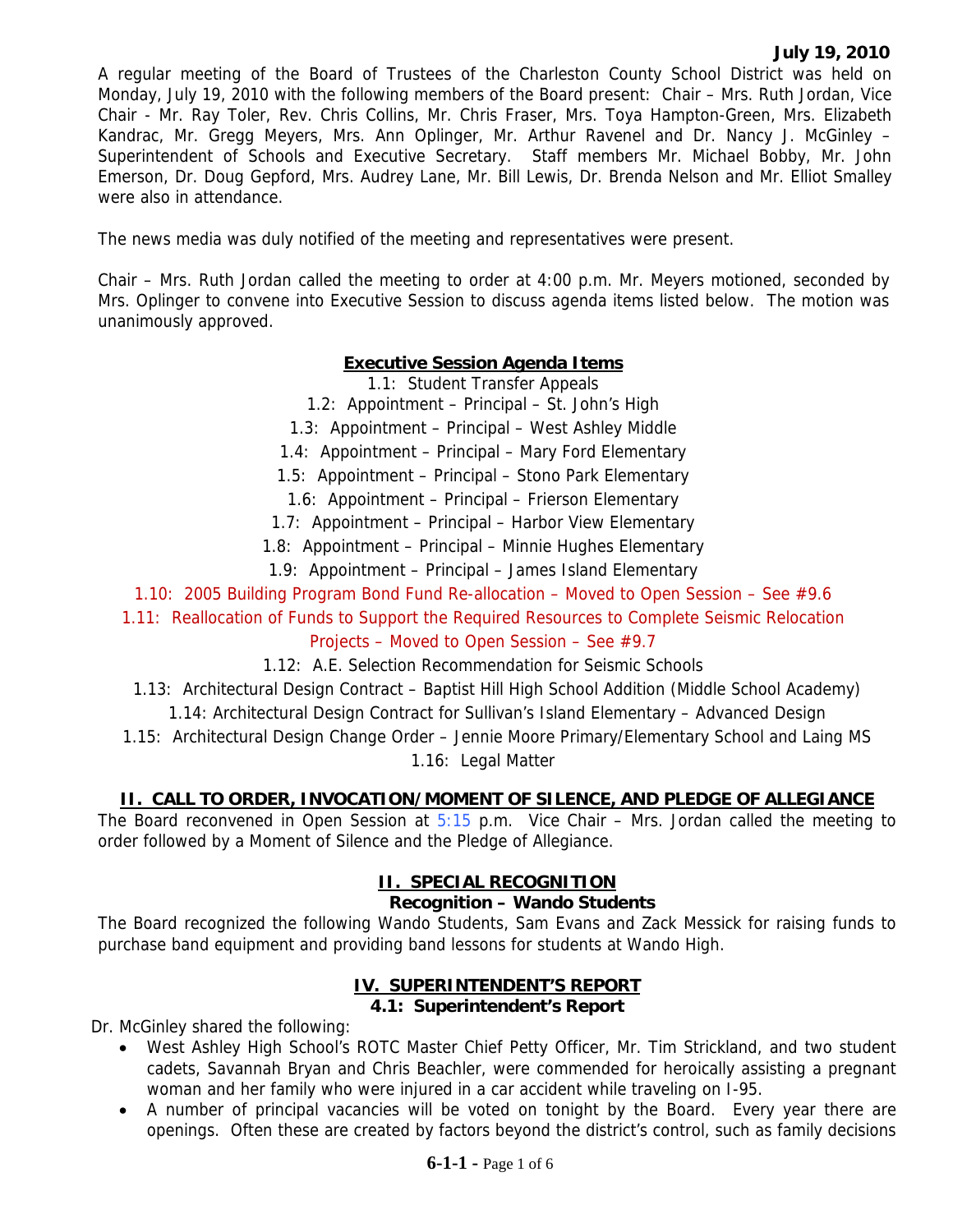and other non-school based issues. Interims will be assigned to some principal vacancies to give parents, faculty and community members a chance to weigh in on principal selections before they are finalized. Dr. McGinley looks forward to the continued process and is confident about the new group of bright-minded leaders taking the helm.

- School Leadership was key theme at Harvard's "Public Education Leadership Project" (PELP) program last week. The program was funded by private donations by local business partners. A team of eight participated in PELP continuing a strategy that has paid huge dividends for the district in the past. The team learned best practices from studying proven cases and interacting with leadership teams from Austin, Baltimore, Chicago, Montgomery County and other districts. The team will apply this experience in days to come to strengthen program effectiveness, improve teaching and learning in classrooms and improve the district's new strategic plan.
- Dr. McGinley introduced a new member of the district's leadership team, Ms. Melissa Matarrazo. Ms. Matarrazo is part of the Harvard Graduate School of Education's prestigious Urban Superintendent's Program. Ms. Matarrazo will serve as a district intern for six months shadowing the superintendent and helping with lead high-priority projects. She is formerly the principal of the largest middle school in Massachusetts and has four years of teaching experience. The district is lucky to have her.
- The U.S. Tennis Association recently announced Charleston as one of ten top towns in America for the sport. The district has been working to increase access to tennis and other lifelong sports. Earlier today McGinley joined local mayors, tennis and community leaders at a press conference. The winning city will earn the title of "Best Tennis Town in America," and a grant of \$100,000 to help increase access to the game. She asked Low Country residents to cast a vote at CCSDschools.com. The Best Tennis Town in America will be announced at the U.S. Open in August.

#### **V. VISITORS, PUBLIC COMMUNICATIONS 5.1: Visitors, Public Communications**

1. Mr. Peter Lawrence expressed concerns about administrators at Burke High School and a Burke graduate and star athlete, Del'Javon Simmons, who was recruited by the Citadel and later found academically ineligible for attendance.

## **VI. APPROVAL OF OPEN SESSION BOARD MINUTES**

#### **6.1: Approval of June 28, 2010 Open Session Minutes**

The Approval of the Open Session Board Minutes of June 28, 2010 was pulled from the agenda since it was inadvertently omitted from the Board's July 19<sup>th</sup> Agenda packet. The minutes will be brought to a future Board meeting for approval.

## **6.2: Motions of Executive Session of July 19, 2010**

The Board approved the following motions that were made in Executive Session:

**1.1: Student Transfer Appeals** – The Board approved A, B, C, D and E student transfer appeals; F was denied for lack of space. The vote was 9-0.

**1.2: Appointment – Principal – St. John's High - The Board approved the appointment of Mr.** William Runyon to the position of principal at St. John's High. The vote was 8-1 (Kandrac opposed).

**1.3: Appointment – Principal – West Ashley Middle - The Board approved the appointment of** Mr. Maurice Cannon to the position of principal at West Ashley Middle. The vote was 8-1 (Kandrac opposed).

**1.4: Appointment – Principal – Mary Ford Elementary –** The Board approved the appointment of Ms. Mary Reynolds to the position of principal at Mary Ford Elementary. The motion was approved 9-0.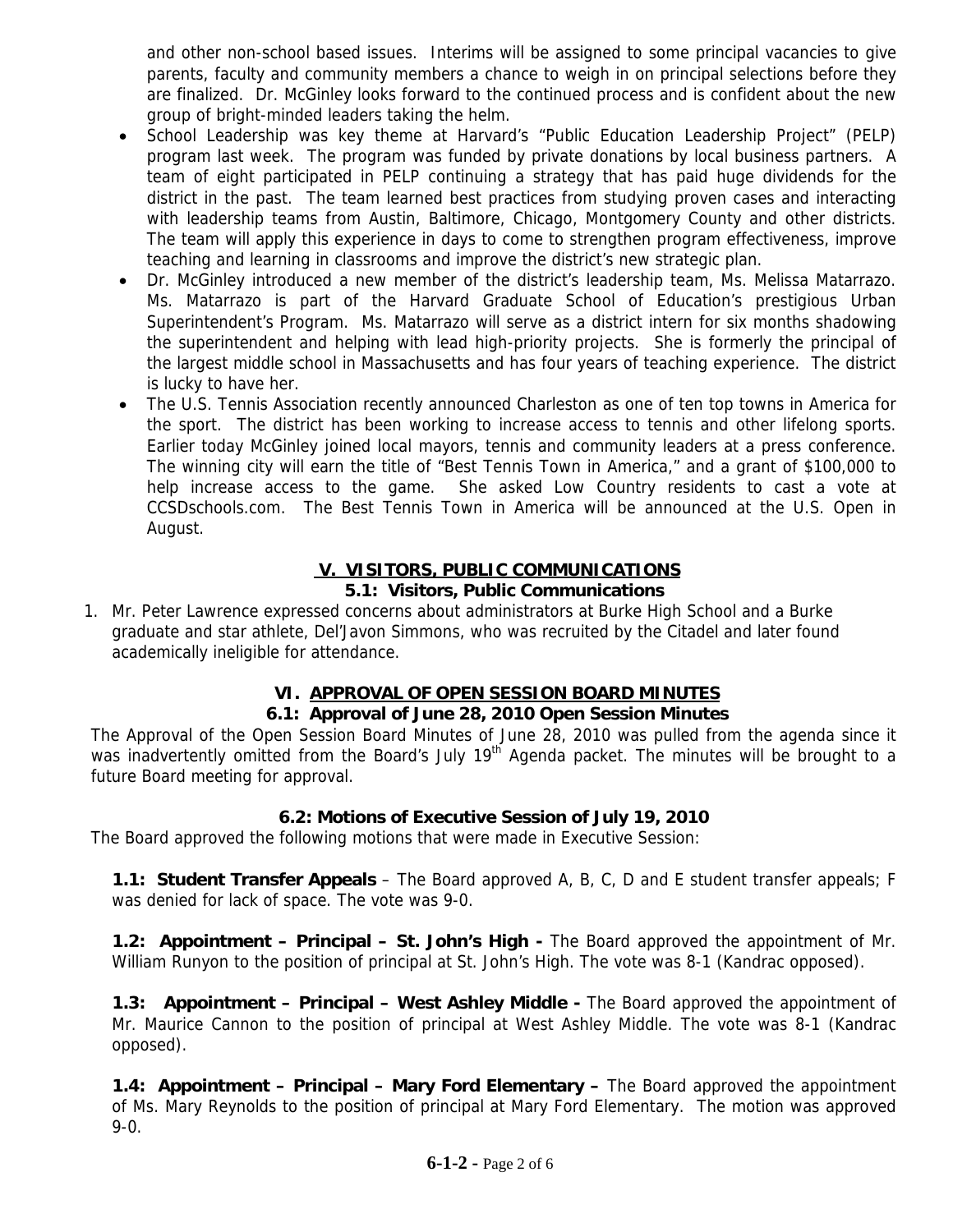**1.5: Appointment – Stono Park Elementary Principal -** The Board approved the appointment of Ms. Michelle Simmons to the position of principal at Stono Park Elementary. The motion was approved 9-0.

**1.6: Appointment – Frierson Elementary –** Since Dr. McGinley appointed Ms. Amy Cario to serve as Interim at Frierson Elementary, no action was taken by the Board.

**1.7: Appointment – Harborview Elementary -** The Board approved a recommendation to appoint Ms. Lara Latto to the position of principal at the Harborview Elementary. The motion was approved 8-1 (Kandrac opposed).

**1.8: Appointment – Minnie Hughes Elementary - Since Dr. McGinley appointed Ms. Abigail** Woods to serve as Interim at Frierson Elementary, no action was taken by the Board.

**1.9: Appointment – Principal – James Island Elementary –** The Board approved a recommendation to appoint Ms. Deborah Fickling to the position of principal at the James Island Elementary. The motion was approved 9-0.

Mrs. Jordan announced the following Interim appointments:

- 1. Ms. Paula Bowen Blaney Elementary
- 2. Mr. Reginald Bright Murray LaSaine Elementary
- 3. Ms. Celeste Counch Ladson Elementary
- 4. Mr. Benjamin Bragg Cario Middle

**1.10: 2005 Building Program Bond Fund Re-allocation – This item was moved to Open Session.** Please see Open Session item #9.6.

**1.11: Reallocation of Funds to Support the Required Resources to Complete Seismic Relocation Projects –** This item was moved to Open Session. Please see Open Session item #9.7.

**1.12: A.E. Selection Recommendation for Seismic Schools –** The Board approved the selection of the following architecture firms and authorized the Superintendent to enter into a contract with these firms for projects listed below. The motion was approved 9-0.

- Buist Academy Stubbs Muldrow and Herin
- Charleston Progressive Academy Liollio Architects
- James Simons Elementary Thomas and Denzinger Architects
- Memminger Elementary LS3P

The funding source is re-allocation of unexpended funds from ancillary projects in the current building program. The Charleston Education Excellence Finance Foundation approved appropriating these funds for urgent designs. The actual costs will be determined after negotiation of contracts.

**1.13: Architectural Design Contract – Baptist Hill High School Addition (Middle School Academy) –** The Board approved a recommendation allowing staff to enter into a contract with McKellar & Associates Architects for additional architectural services for Baptist Hill High addition for the Middle School Academy. The amount is \$336,150. The funding source is Qualified School Construction Bond funds. The motion was approved 9-0.

## **1.14: Architectural Design Contract for Sullivan's Island Elementary – Advanced Design**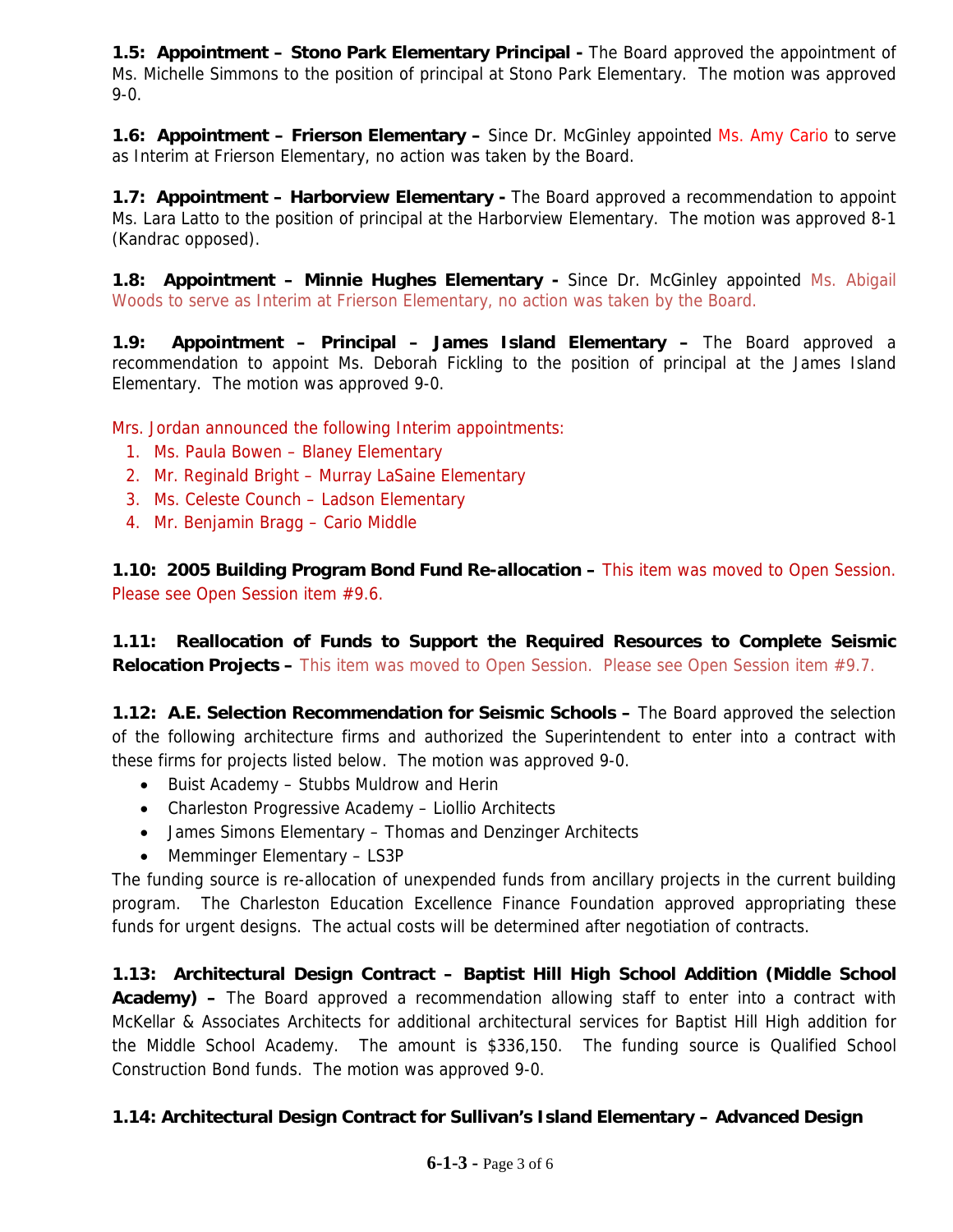**-** The Board approved a recommendation allowing staff to enter into a contract with Cummings & McCrady, Inc. to provide Architectural Services for Sullivan's Island Elementary School to Design Development level, in the amount of \$470,453.00. Funding for this project is within previously Board approved budget. The motion was approved 9-0.

## **1.15: Architectural Design Change Order – Jennie Moore Primary/Elementary School and**

Laing MS - The Board approved the AE Selection recommendations listed below for RFQ-CCSD-R-0001. The motion was approved 9-0.

The Board approved:

- 1. The selection of the following architecture firms and authorized the Superintendent to enter into a contract with these firms for projects listed below:
	- o McKellar & Associates Baptist Hill High
	- o Stubbs Muldrow Herin Architects North Charleston Creative Arts Elementary
	- o John Ciccarelli Architects Clark Academy
	- o SGA Architects Stall High and Birney Middle
	- o TI Group Midland Park Elementary
- 2. The recommendation authorizing the Superintendent to have staff move forward with negotiation of a design contract for each project listed above.
- **1.16: Legal Matter** The Board discussed a legal matter in Executive Session. No action was taken.

## **6.3: Financial Minutes of June 28, 2010**

Mr. Fraser motioned, seconded by Mr. Toler, approval of the financial minutes of June 28, 2010. The motion was approved 7-0.

## **VII: MANAGEMENT REPORT**

## **7.1: Capital Projects Report – May 2010**

The Board received the May 2010 Capital Projects Report as information.

## **7.2: Classroom Modernization Update**

The Board received an Update on the Classroom Modernization Project. Mr. John McCarron, Executive Director of Information Technology, shared the current status of technology projects which follows:

- Technology Classroom Technology Upgrades
- 2,546 SMARTBoards Installed
- 1,857 Teacher Laptops Installed

#### Media Center Technology Upgrades

- 777 Media Center Computers and 58 Laptops Installed
- 21 Security Systems Installed Including RFID Collection Programming
- 70 Follett "Panther" Handheld Inventory Scanners Installed

#### PC Replacement

- ¾ 1,839 General Lab Computers Replaced
- ¾ 191 CTE Lab Computers Replaced
- $\geq$  735 Administrative Computers Replaced

## **7.3: Seismic Project Update**

The Board received the following update on the (**Relocate, Rebuild, Return**) Seismic Project. Mr. Troy Williams, a Senior Project Manager in CCSD's Division of Operations, shared the following: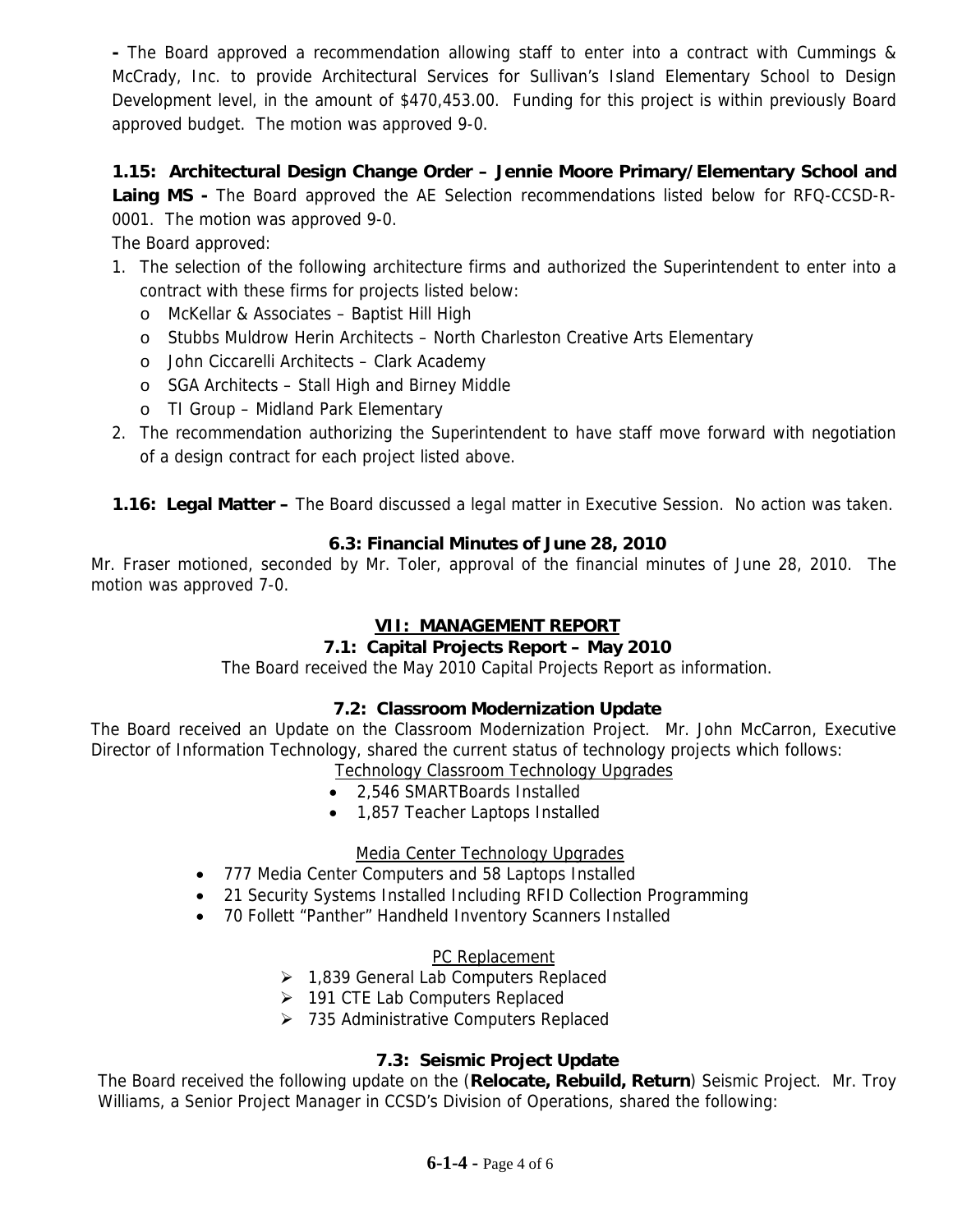- Make ready work is underway at each campus and on schedule to be complete before the first day of school,
- Each CM (Construction Management) firm will provide weekly construction situation reports for each project,
- A Master Schedule has been created for all summer work and moves to manage all tasks,
- A weekly conference call is being held to progress monitor,
- SMART Boards have been installed in the main buildings of each campus,
- Bell times have been finalized, along with bus routes and schedules for each school,
- Plans for providing transportation for parents that live downtown, and are without, are being finalized,
- Communication letters and FAQs are posted on the CCSD website under: RELOCATE, REBUILD, RETURN – SEISMIC PROCESS,
- Architectural Engineer interviews were conducted on July  $7<sup>th</sup>$  and  $8<sup>th</sup>$ , and
- Staff will bring recommendations to the Board for approval on July 19<sup>th</sup>

## **VIII: CHARLESTON ACHIEVING EXCELLENCE UPDATE**

The Board did not receive a Charleston Achieving Excellence Update at this meeting.

## **IX**. **POTENTIAL CONSENT AGENDA ITEMS**

**9.1: Amendment to MOU between Town of Mt. Pleasant and Charleston County School District Joint Use of School Facilities –** A recommendation to an addendum to the existing Memorandum of Agreement between Mt. Pleasant and CCSD. - Mr. Fraser moved, seconded by Mr. Meyers, approval of addendum to the existing Memorandum of Understanding allowing the Town of Mt. Pleasant to install and maintain a scoreboard at Moultrie Middle athletic filed, giving CCSD first priority use of field. The motion was approved 9-0.

**9.2: Utilization of Qualified School Construction Bonds (QSCB) to Access Funds Allocated to Charleston County in the amount of \$15,076,000 –** A recommendation to approve utilization of Qualified School Construction Bonds to access funds allocated to Charleston County in the amount of \$15,076,000. – Mr. Fraser moved, seconded by Mr. Meyers, approval of the issuance of bonds to access funds allocated to Charleston County School District as a result of the American Recovery and Reinvestment Act legislation. This will provide the second phase of funding and complete the receipt of all funds allocated to Charleston County School District. - The motion was approved 9-0.

## **9.3: Reallocation of Fiscal Year 2011 from Classroom Modernization Funds for Demolition of**

**Baxter Patrick Facility** – A recommendation to approve the re-allocation Classroom Modernization Capital Funds, not to exceed \$500,000, to fund the complete cost to of demolish the Baxter-Patrick facility. Mr. Fraser motioned, seconded by Mr. Meyers, approval of the recommendation to re-allocate Classroom Modernization Capital Funds, not to exceed \$500,000, to fund the complete cost of demolishing the Baxter Patrick facility. The motion was approved 9-0.

**9.4: Bus Shelter Easement with the City of North Charleston** – A recommendation to approve the lease agreement allowing the City of North Charleston to lease a 25' x 25' unimproved portion of property at 2670 Bonds Wilson Avenue in the City of North Charleston for the purpose of constructing and maintaining a bus shelter, at no cost to the district. – Mr. Fraser moved, seconded Mr. Meyers, approval of the lease agreement recommendation allowing the City of North Charleston to lease a 25' x 25' unimproved portion of property at 2670 Bonds Wilson Avenue in the City of North Charleston for the purpose of constructing and maintaining a bus shelter. The motion was approved 9-0.